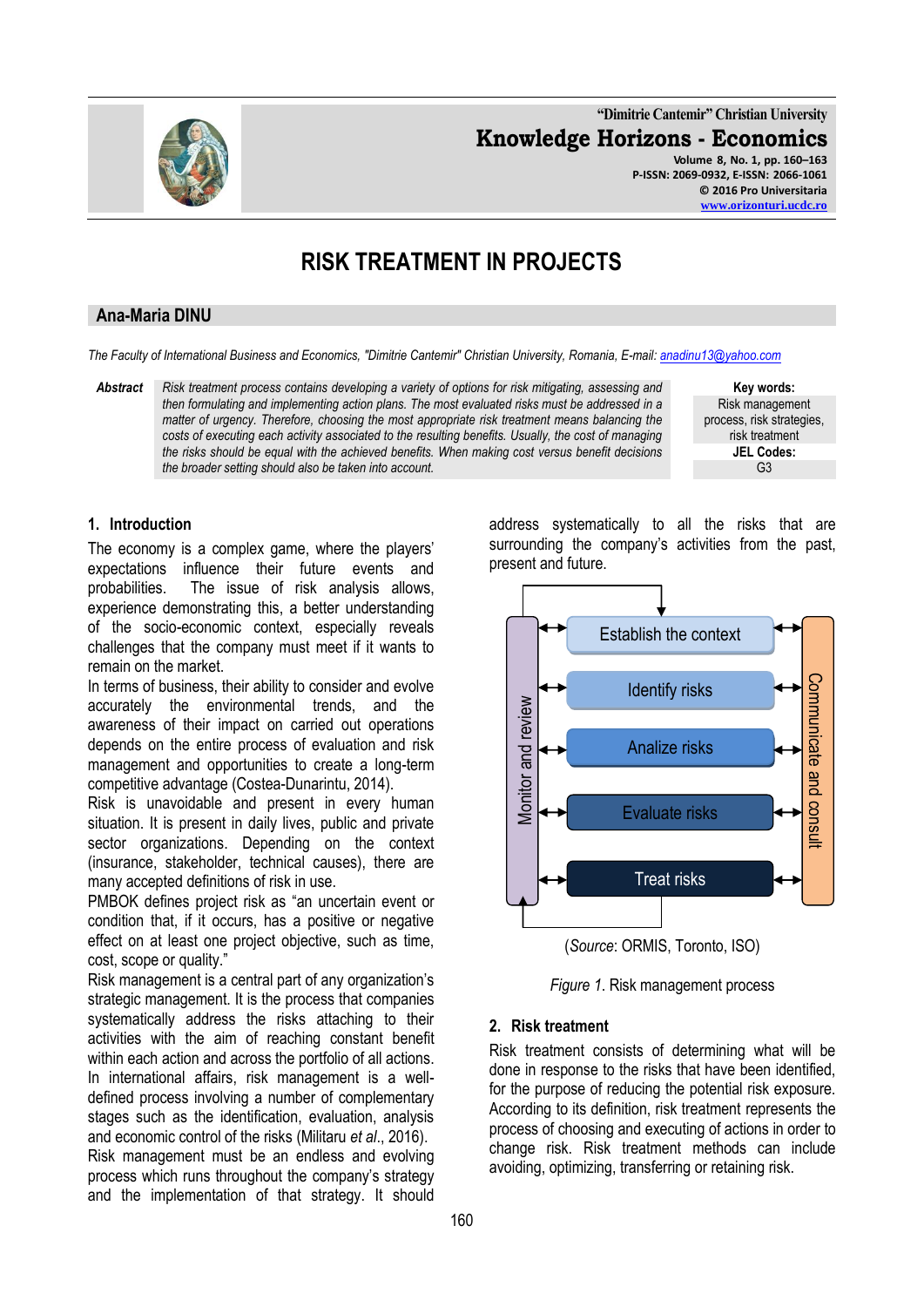The process of selecting and developing effective risk treatments involves:

identifying the options for reducing the likelihood or consequences of each extreme or high risk;

determining the potential benefits and costs of each option, including the possible impact on the project if the risk occurred;

selecting the best options for the project;

specifying the symptoms or trigger points at which the option might implemented for options that have the form of contingency plans;

identifying links to related processes or activities within or outside the project;

• developing detailed risk action plans.





# *Figure 2*. Overview of risk treatment

Because identified risks may have different impact on the project, not all risks consist in loss or damage. Opportunities can also appear from the risk identification process, as types of risk with positive effect or consequences are identified.

Treatment options for risks may have positive results such as:

• adjusting the probability of the risk occurrence, in order to increase probable beneficial results;

• trying to operate possible consequences, to increase the anticipated gains;

sharing the risk with other partners that may contribute by providing extra resources which could increase the probability of the chance or the anticipated gains;

retaining the residual risk.

Treatment options for risks having negative results look alike to those for risks with positive ones, even if their analysis and consequences are entirely different. Such options or choices can be:

avoiding the risk by deciding to stop, delay, cancel, divert or continue with an action that may be the cause for that risk;

• changing the probability of the risk trying to decrease or eliminate the probability of the negative results;

• trying to change the consequences in a way that will decrease losses;

sharing the risk with other partners that are facing the same risk;

retaining the risk or its residual risks;

## **3. Risk treatment strategies**

Risk treatment is a phase in the risk management process that comes after the risk assessment phase which consists in the risk assessment of all the risks that need to be identified. The core task in the risk treatment phase is to select one or more options for handling each unacceptable risk, and to decide how to mitigate all these risks. Risk treatment is the process of choosing and implementing the methods to change risk. Before is decided which risks to treat, is needed to collect information about the:

- method of treatment:
- people responsible for treatment;
- costs involved;
- benefits of treatment:
- likelihood of success:

ways to measure and assess treatments.

There are two main kinds of strategies:

*Avoidance strategies*: this kind of strategy seeks to find how to reduce the probability of a risk's occurrence. For this purpose, there are 4 main options:

• *Transfer:* this option represents the set of procedures whose objective is to exclude the risk by transferring it from one place to another.

• *Reduction*: this strategy consists either in reducing the probability of occurrence of a risk either in reducing its consequences, or to achieve both objectives at the same time. The probability of appearance of a risk can be reduced through management controls, managerial procedures and arrangements planned to decrease the rate of an error or the chance for an error to arise. The consequences can be reduced by guaranteeing or ensuring that all of the controls are in their proper place in order to decrease any adverse consequences.

• *Evading*: there are two options with the aim of trying to evade a risk: not to continue with the project or the activity that might include the risk, or to select alternatives for the activity that will attain the same outcome and not to bring with them the detected risk. The problem in evading risks is that it can lose business chances and, furthermore, other risks that are not identified initially could become more important.

• *Diversification*: this option involves the attempting to spread the risk from a precise area to different sectors, in order to avoid the loss of the entire project. Examples of variation contain placing the business towards new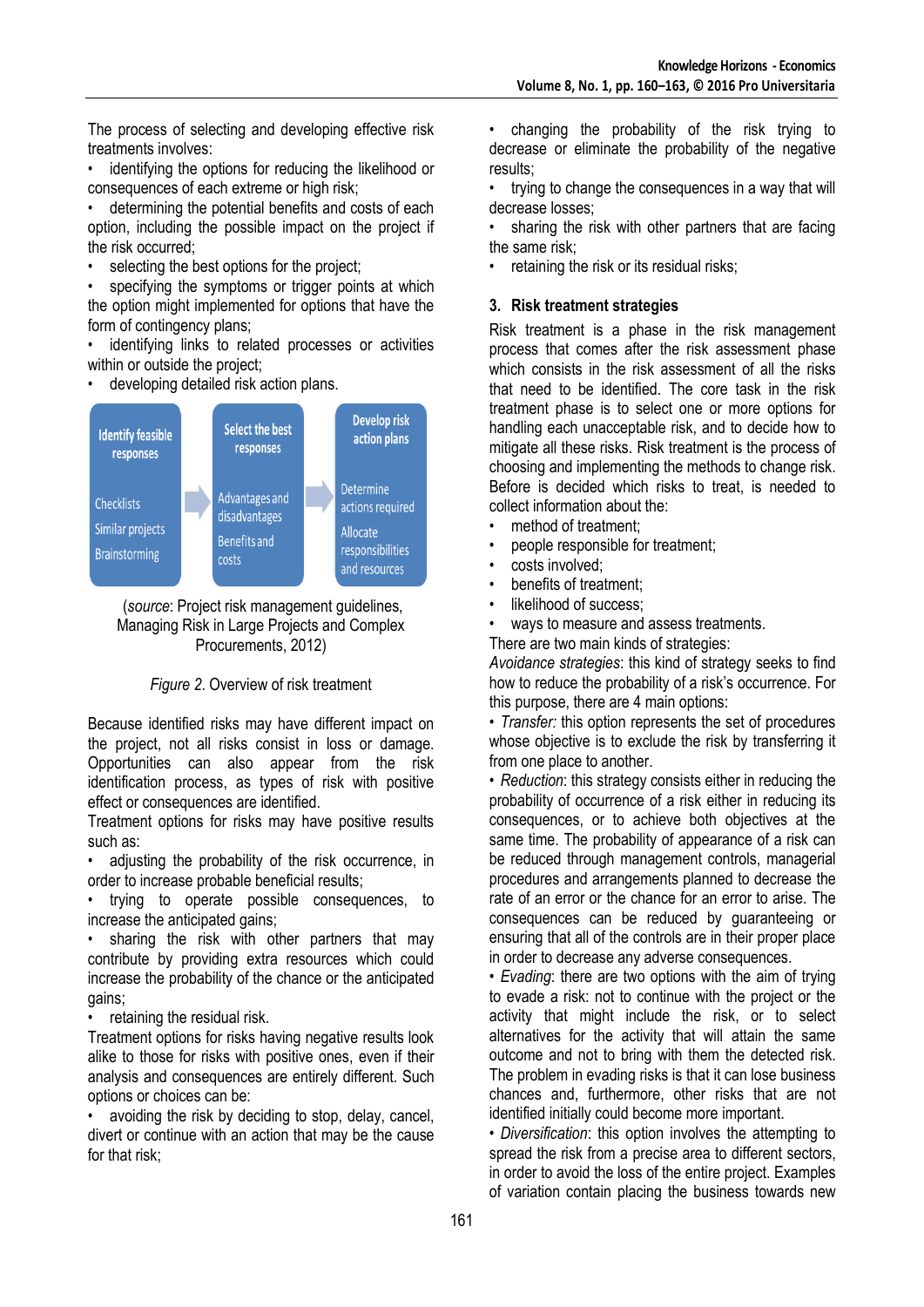markets and suppliers, diversifying the list of products and services, etc.

*Minimization strategies*: this kind of strategy intends to decrease the impact of the risk on the product or project. Minimization approaches are implemented when the avoidance strategies have failed and, therefore, the risk is now a fact. In these circumstances, a contingency plan must be designed, with the intention of mitigating the adverse effects of the risk, once it has already materialized.

*Table 2*. Risk strategies

| <b>Negative Risk Strategies</b><br>(Threats)                                                                                                  | <b>Positive Risk Strategies</b><br>(Opportunities)                                                                                                   |
|-----------------------------------------------------------------------------------------------------------------------------------------------|------------------------------------------------------------------------------------------------------------------------------------------------------|
| <b>Avoid</b> – Eliminate<br>the<br>threat normally<br>by by<br>removing the cause of the<br>threat all together (e.g.,<br>remove activities). | Exploit - Ensure that<br>opportunity is realized (e.g.,<br>purchase a higher quantity of<br>materials in order to get<br>additional price discount). |
| <b>Transfer</b> – Shift the impact<br>of the threat to a third party<br><b>Example 1</b> insurance,<br>(e.g.,<br>agreements).                 | <b>Share</b> – Assign all or part of<br>the opportunity to a third party<br>(e.g., team agreement<br>between internal and external<br>parties).      |
| Mitigate - Reduce the<br>probability or impact of a<br>threat (e.g., requirements<br>review, testing).                                        | <b>Enhance</b> – Increase<br>the<br>probability or impact of an<br>opportunity (e.g., add more<br>resources to a task).                              |
| Accept - Acknowledge the risk but take no action unless the<br>risk occurs.                                                                   |                                                                                                                                                      |

# (*Source*: PMBOK)

A contingency plan describes the alternative processes and procedures that must be accepted in a company when a risk is no longer a risk but somehow a reality, as well as determining the people involved in such procedures. Therefore, it is anticipated that the avoidance and risk monitoring strategies have failed and the effects are now inevitable. In such an event, the contingency plan must be activated and should cover three core activities: manage the handling of the crisis, guarantee the use of alternative processes that will allow the stability of the business and solve the problem in order to bring the processes and operations back to normal.

# **4. Risk response planning**

Risk response planning certainly is an essential aspect of risk treatment. The planning covers discusses and evaluates efforts like risk register, risk profiles and cause control matrix. Strategies are formulated and documented in this stage. The following four different strategies are discussed upon.

 *avoiding the risk* - risk avoidance consists in the identification of the risks first and foremost. This can be attained through former project experiences and histories. A study is then made upon those that tend to arise upfront at project beginning. Then lastly a course of action is taken upon after evaluating the relative effect of the risks.

 *transferring the risk* - risk transfer is one of the better means to weakened the effect of the risk. In project management as in finance a risk is frequently transferred to a third party. It only means the effect of risk is weakened to an extent that activity or event or project for that matter does not suffer a setback. It also means that there is a different team outside the project that accepts the impact of the risk.

 *mitigating the risk* - risk mitigation is a control procedure that basically stops a risk before it starts making an effect and bringing it to an adequate level. Frequently a contingency plan is designed to prevent the risk.

 *accepting the risk* - lastly, there are some risks that are inevitable. This strategy is the best when the risk is low. But there has to be a plan such as determining when the project will be exposed to the risk and making small changes accordingly. A risk that is acceptable can be considered passive since no action at all is taken.

At the end of risk response planning several risks and the matching strategies are documented. A risk register is prepared to cover all details about the time of appearance, priority and the persons involved in managing the risk. The risks have already been classified as either internal or external. Significant risks are assigned to significant participants accordingly.

# **5. Conclusions**

Risk treatment is the process of selecting and implementing measures with the scope to reduce risk. Methods to risk treatment include risk evasion, risk modification and risk transfer. A firm's decisions on which levels of risk are acceptable, and how to allocate investments between risk reduction and risk transfer, rest on the company's risk attitude.

Risk treatment procedures can include avoiding, optimizing, transferring or retaining the risk. The measures, such as security measurements, can be selected out of sets of security measurements.

If the available resources, like the budget, for risk treatment are not sufficient, the risk management action plans should set the necessary priorities and clearly identify the order in which individual risk treatment actions should be implemented.